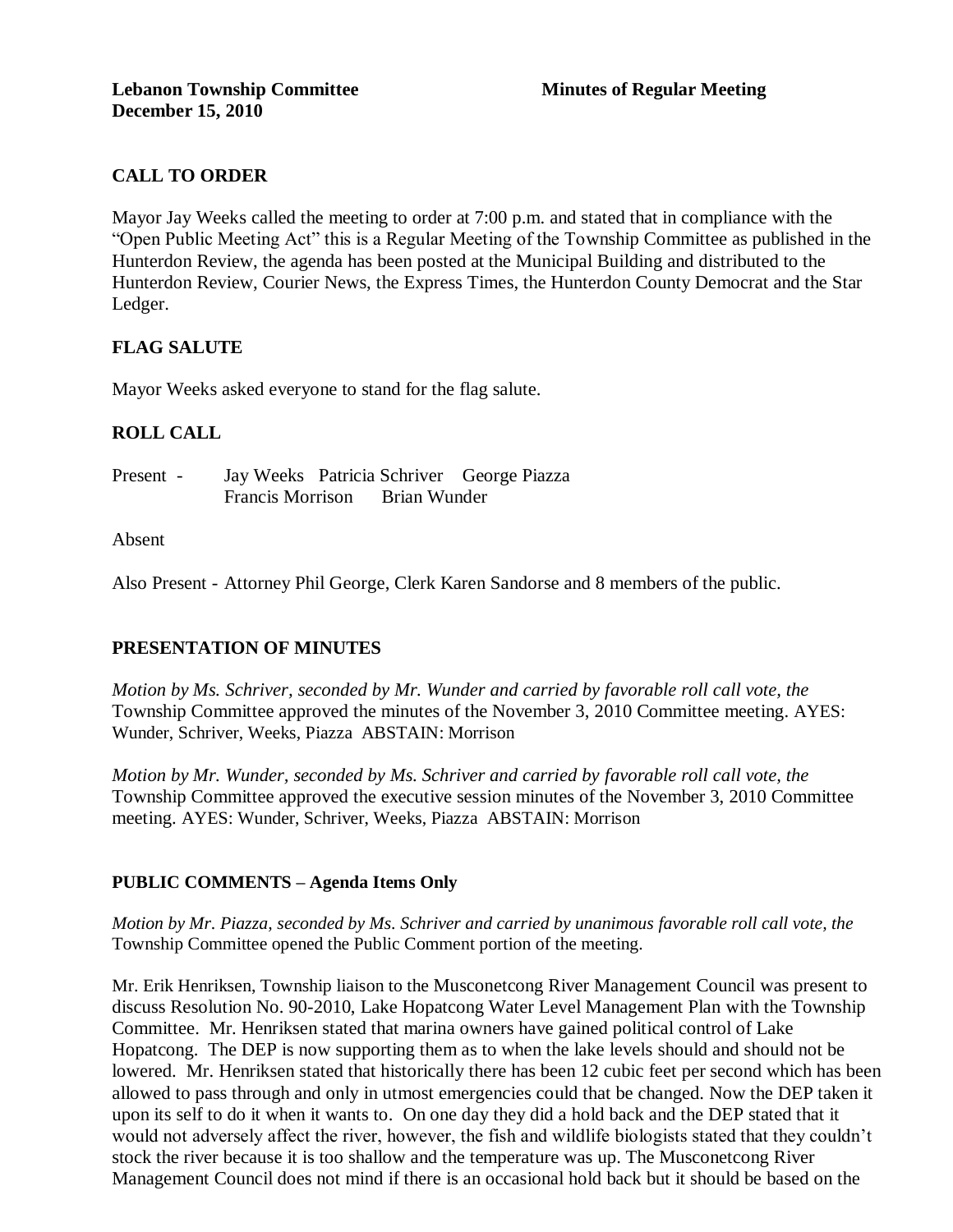LTCM 12/15/2010 Page 2 of 15

science of the river, not politics. Mr. Henriksen stated that Resolution No. 90-2010 is requesting that the DEP withdraw one section of the new Management Plan which gives the right to hold back the water at any time.

Mr. Henriksen asked the Township Committee to please consider appointing Nancy Lawler of the LTEOS Committee, as the Alternate Liaison to the Musconetcong River Management Council.

*Motion by Ms. Schriver, seconded by Mr. Wunder and carried by unanimous favorable roll call vote,* the Township Committee closed the public comment portion of the meeting.

# **RESOLUTIONS**

### **Resolution No. 82-2010 – Awarding a Contact for Rock Salt**

*Motion by Ms. Schriver, seconded by Mr. Piazza and carried by unanimous favorable roll call vote,* the Township Committee adopted Resolution No. 82-2010 (as written below).

# TOWNSHIP OF LEBANON COUNTY OF HUNTERDON STATE OF NEW JERSEY RESOLUTION NO. 82-2010 RESOLUTION AWARDING A CONTRACT FOR ROCK SALT

WHEREAS, the Board of Chosen Freeholders awarded a master contract to International Salt, Inc (Rock Salt) on November 16, 2010 to provide rock salt for the County and members of the Cooperative Pricing System for Ice Control Materials Bid No. 2010-27 for the 10/11 season, and

WHEREAS, the Township Committee has requested to participate in the Cooperative Pricing System for Snow and Ice Control Materials with the anticipation of purchasing 2000 tons of Rock Salt, and

NOW, THEREFORE, BE IT RESOLVED by the Township Committee of the Township of Lebanon, County of Hunterdon, State of New Jersey that the following contract be awarded for a contract period of November 16, 2010 to November 15, 2011.

| <b>COMPANY</b>           | <b>ITEM</b>      | <b>PRICE</b>     |
|--------------------------|------------------|------------------|
| International Salt, Inc. | <b>Rock Salt</b> | $$51.40$ per ton |

### **Resolution No. 83-2010 – Refund for Overpayment of Taxes**

*Motion by Mr. Piazza, seconded by Ms. Schriver and carried by unanimous favorable roll call vote,* the Township Committee adopted Resolution No. 83-2010 (as written below).

> TOWNSHIP OF LEBANON COUNTY OF HUNTERDON STATE OF NEW JERSEY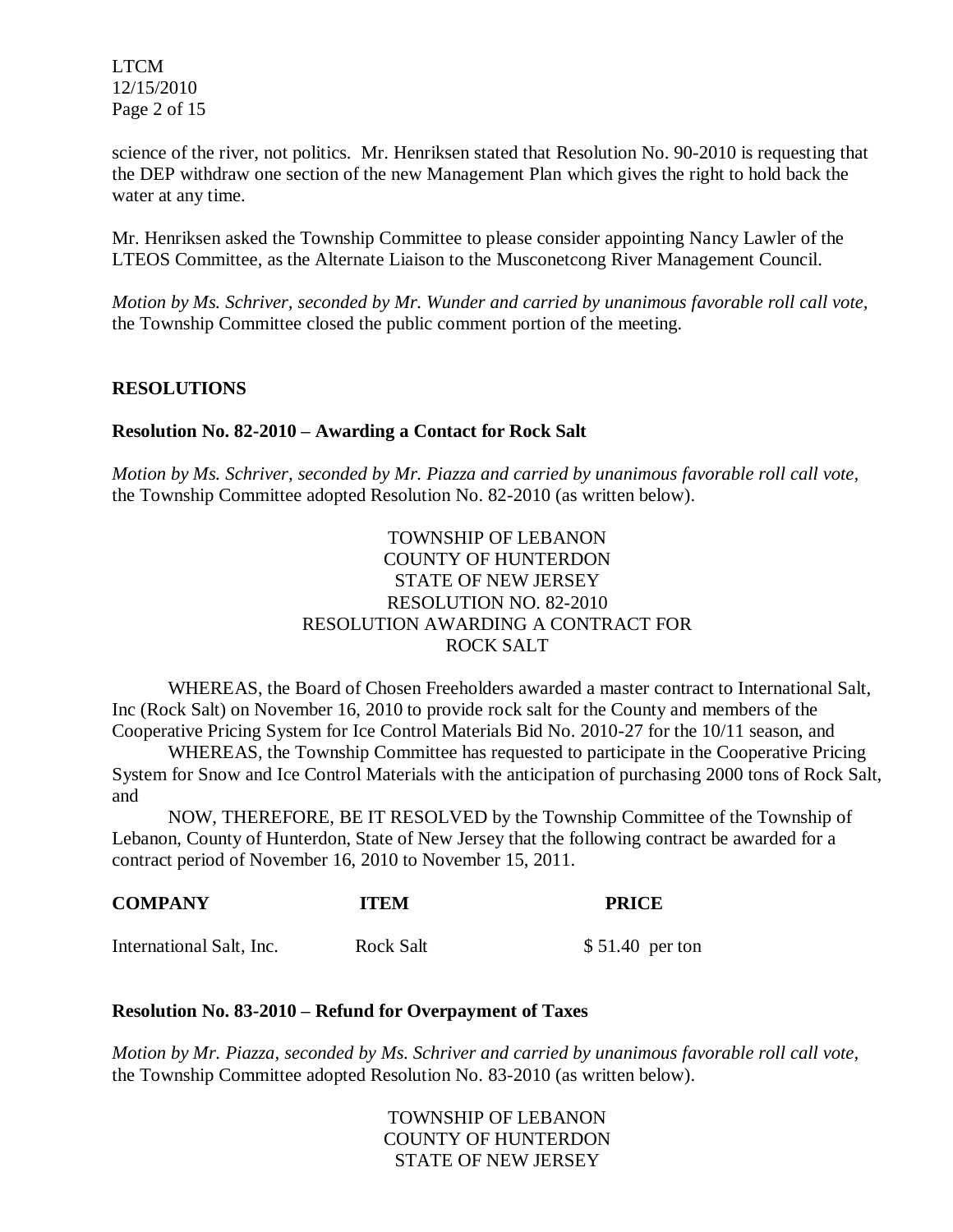LTCM 12/15/2010 Page 3 of 15

#### RESOLUTION NO. 83-2010 REFUND FOR OVERPAYMENT OF TAXES

WHEREAS there exists an overpayment of 2010 taxes for the following properties, and WHEREAS these amounts have been requested for refund by Core Logic, THEREFORE BE IT RESOLVED, that the Treasurer be authorized to prepare and Mayor, Treasurer and Clerk be authorized to sign a refund check for the following properties:

| Block/Lot      | Amount   |
|----------------|----------|
| 11/42.01       | 153.92   |
| 16/28          | 1,356.01 |
| 16/33          | 1,342.94 |
| 21/15          | 183.61   |
| 24/11          | 1,463.84 |
| 25/5           | 193.94   |
| 35/74          | 80.35    |
| 69/4           | 998.55   |
| $21/15$ Added  | 183.61   |
| 37/36.01 Added | 111.76   |
| 59/48 Added    | 156.89   |
|                |          |

Total: \$ 7,225.42

### **Resolution No. 84-2010 – Authorize Release of Cash Performance Guarantee**

*Motion by Ms. Schriver, seconded by Mr. Wunder and carried by unanimous favorable roll call vote,* the Township Committee adopted Resolution No. 84-2010 (as written below).

# TOWNSHIP OF LEBANON COUNTY OF HUNTERDON STATE OF NEW JERSEY RESOLUTION 84-2010 RELEASE OF A CASH PERFORMANCE GUARANTEE MOHAWK OIL COMPANY – BUNNVALE SUNOCO

WHEREAS, Mohawk Oil Company, posted a cash performance bond with the Township of Lebanon, Hunterdon County in the amount \$8,964.60 in connection with a planning board application for a project known as Bunnvale Sunoco; and

WHEREAS, said project and all improvements have been completed and clearances have been received from the professionals involved authorizing the return of the \$8,964.60 performance bond;

WHEREAS, it is in the opinion of the professionals involved that a maintenance guarantee is not necessary at this site,

NOW, THEEFORE, BE IT RESOLVED by the governing body of the Township of Lebanon, Hunterdon County that the cash bond in the amount of \$8,964.60 be refunded to Mohawk Oil.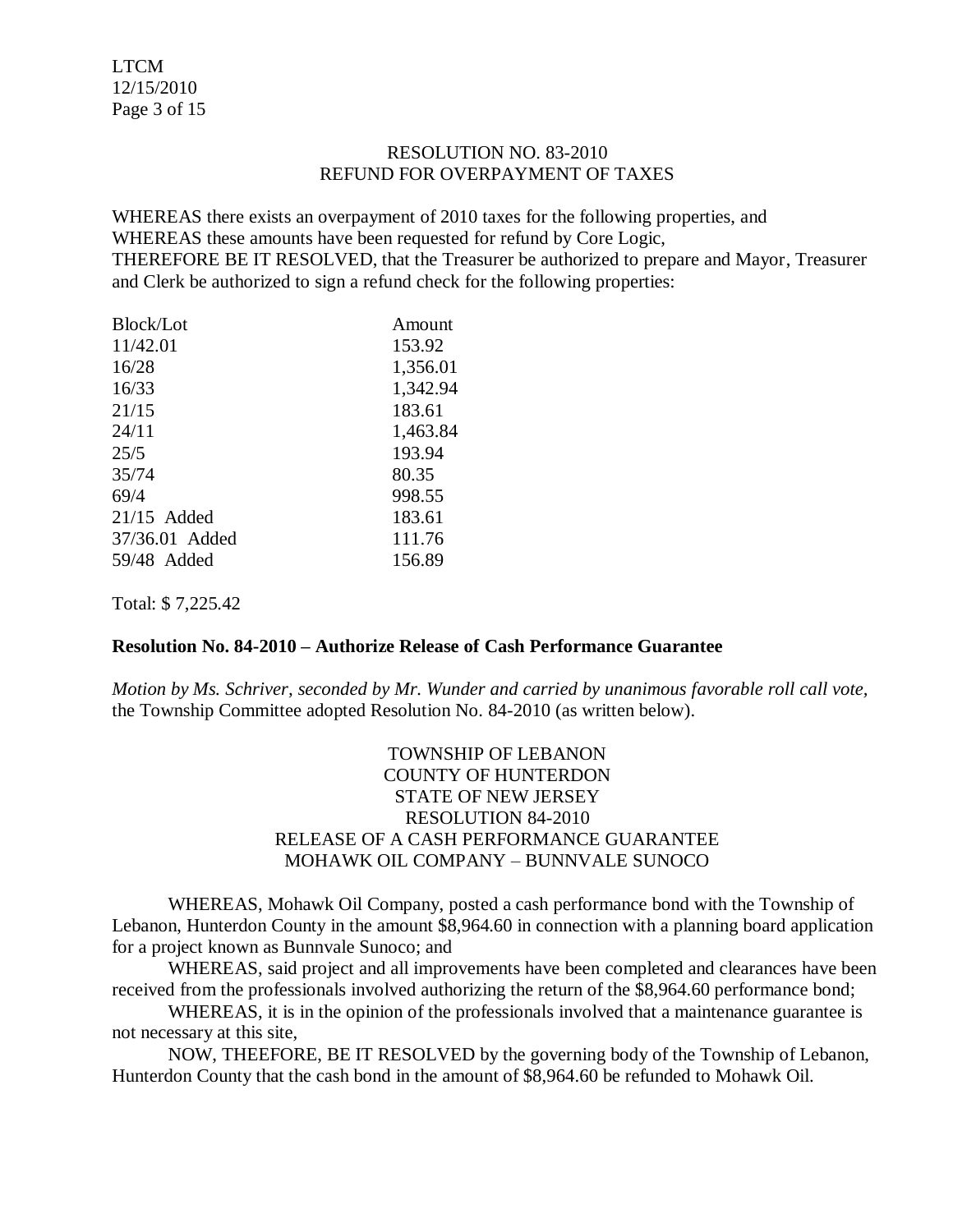LTCM 12/15/2010 Page 4 of 15

#### **Resolution No. 85-2010 - Authorize Mayor to Sign AIA Form Contract/Poppe Const.**

*Motion by Ms. Schriver, seconded by Mr. Wunder and carried by unanimous favorable roll call vote,* the Township Committee adopted Resolution No. 85-2010 (as written below).

# RESOLUTION 85-2010 TOWNSHIP OF LEBANON COUNTY OF HUNTERDON STATE OF NEW JERSEY RESOLUTION OF THE TOWNSHIP COMMITTEE OF THE TOWNSHIP OF LEBANON THE MAYOR AND TOWNSHIP CLERK TO EXECUTE A CONTRACT FOR THE CONSTRUCTION OF THE NEW DPW GARAGE AND SALT DOME WITH WALTER H. POPPE GENERAL CONTRACTORS, INC.

WHEREAS, the Township of Lebanon has previously advertised for general contractors for the construction of the new garage and salt dome for the Lebanon Township Department Public Works; and,

WHEREAS, the lowest qualified bidder was Finne Construction and Investment Company, Inc., which subsequently withdrew its bid; and,

WHEREAS, pursuant to the Local Public Contract Law, Walter H. Poppe General Contractors, Inc., was the next lowest qualified bidder and was therefore awarded a modified contract following statutory negotiations; and,

WHEREAS, pursuant to the Local Public Contracts Law and Resolution of this Township Committee, a contract with Walter H. Poppe General Contractors, Inc., was authorized to be prepared by the Township Attorney in accordance with the standards of the American Institute of Architects, said contract was prepared and has been approved by Walter H. Poppe General Contractors, Inc.;

NOW, THEREFORE, BE IT RESOLVED by the Township Committee of the Township of Lebanon, County of Hunterdon, State of New Jersey that the Mayor and Township Clerk are authorized to enter into and execute a contract with Walter H. Poppe General Contractors, Inc., for the construction of the new garage and salt dome for the Lebanon Township Department Public Works in accordance with the standards of the American Institute of Architects.

#### **Resolution No. 86-2010 – Request to Revise Assembly Bill 3447**

*Motion by Ms. Schriver, seconded by Mr. Wunder and carried by unanimous favorable roll call vote,* the Township Committee adopted Resolution No. 86-2010 (as written below).

TOWNSHIP OF LEBANON COUNTY OF HUNTERDON RESOLUTION NO. 86-2010 RESOLUTION OF THE TOWNSHIP COMMITTEE OF THE TOWNSHIP OF LEBANON URGING ITS LEGISLATORS TO REVISE ASSEMBLY BILL 3447 TO ENABLE THE SENDING MUNICIPALITY TO SECURE THE RIGHT TO COUNT THE AFFORDABLE UNITS IT FUNDED AGAINST THE NUMBER OF "QUALIFYING UNITS" IN THE MUNICIPALITY.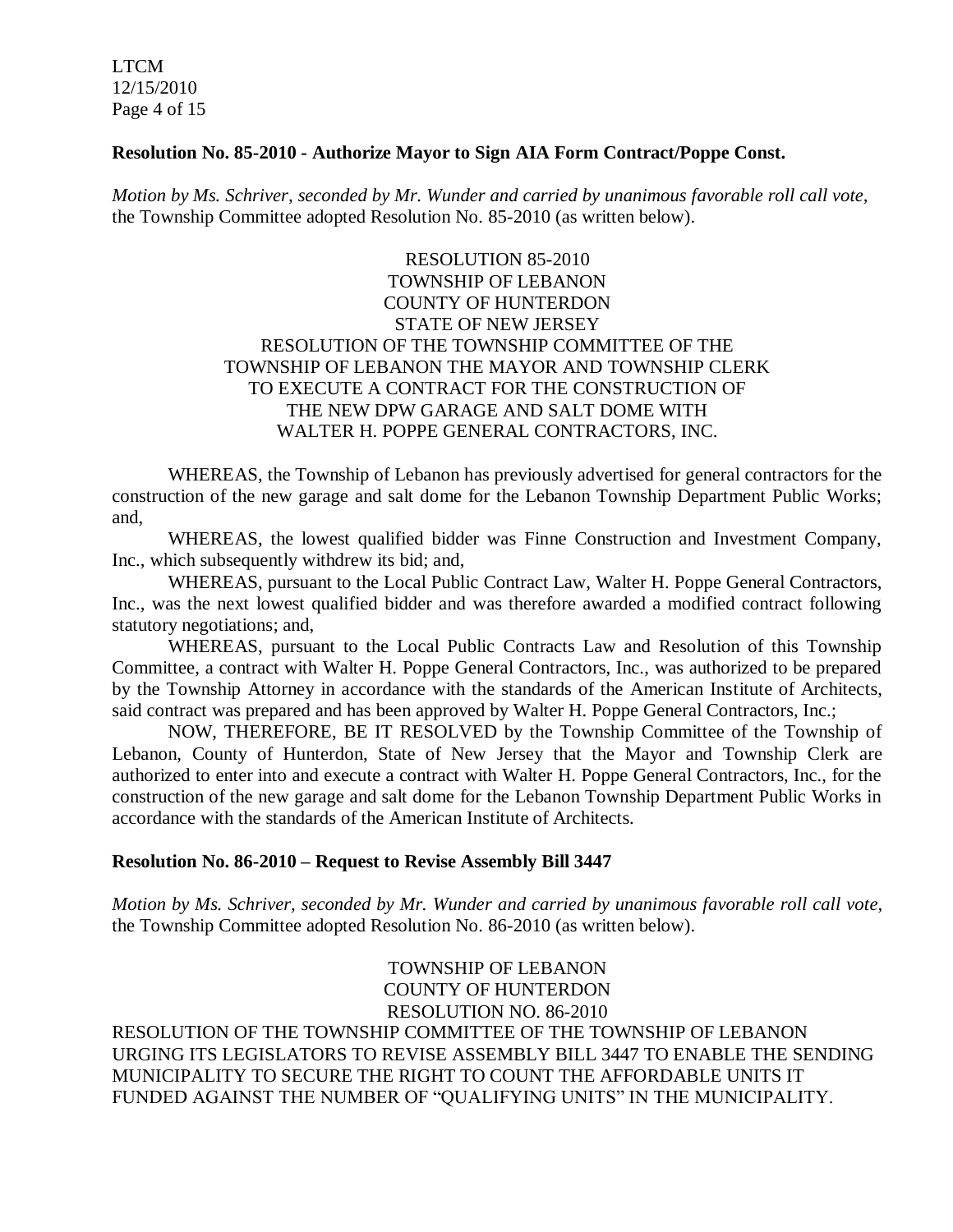LTCM 12/15/2010 Page 5 of 15

WHEREAS, Assembly Bill No. 3447 is currently pending before the Assembly, which includes significant amendments to the Fair Housing Act and will create a new system through which a municipality may comply with the Mount Laurel doctrine; and

WHEREAS, A-3447's system includes a means for municipalities to be deemed "compliant" through the demonstration that 10 percent of the municipality's housing stock is comprised of "qualified housing units" (hereinafter "the 10 percent standard"); and

WHEREAS, A-3447's definition of "qualified housing units", as presently written, gives credit for the units transferred via Regional Contribution Agreements to the receiving municipality, rather than the sending municipality, who paid significant amounts of money to create these affordable units; and

WHEREAS, A-3447 creates a situation where a sending municipality, who received credit for these units under current law, will lose the ability to count the affordable units it funded against satisfaction of the 10 percent standard; and

WHEREAS, the Township of Lebanon, for example, spent \$ 250,000.00 to fund the provision of 10 affordable units through RCAs; and

WHEREAS, under A-3447, as presently written, would deprive the Township the right to count any of these 10 affordable units against satisfaction of the 10 percent standard; and

WHEREAS, this problem needs to be corrected so that municipalities that complied in good faith with the laws in existence at the time receive credit for the creation of affordable housing within their region; and

THEREFORE BE IT RESOLVED that the Township of Lebanon urges its Legislators to rectify this significant problem with A-3447 before the Bill is passed into law.

BE IT FURTHER RESOLVED that a copy of this Resolution be submitted by the Township Clerk to the Office of Governor Chris Christie and the 23<sup>rd</sup> District Legislators representing the Township of Lebanon: Senator Michael Doherty, Assemblyman John DiMaio and Assemblyman Erik C. Peterson.

### **Resolution No. 87-2010 – 2010 Tax Surplus**

*Motion by Mr. Piazza, seconded by Mr. Morrison and carried by unanimous favorable roll call vote,* the Township Committee adopted Resolution No. 87-2010 (as written below).

> TOWNSHIP OF LEBANON COUNTY OF HUNTERDON STATE OF NEW JERSEY RESOLUTION NO. 87-2010 2010 TAX SURPLUS

WHEREAS N.J.S.A.40A:5-17.1 allows for amounts of \$5.00 and less of overpaid taxes to be cancelled, and

WHEREAS the following amounts are overpaid for 2010, and

WHEREAS it is the desire of the Tax Collector to clear these small credit balances before the New Year,

THEREFORE, BE IT RESOLVED that the following amounts be cancelled and placed in surplus:

| Block/Lot | Amount |
|-----------|--------|
| 10/47     | .01    |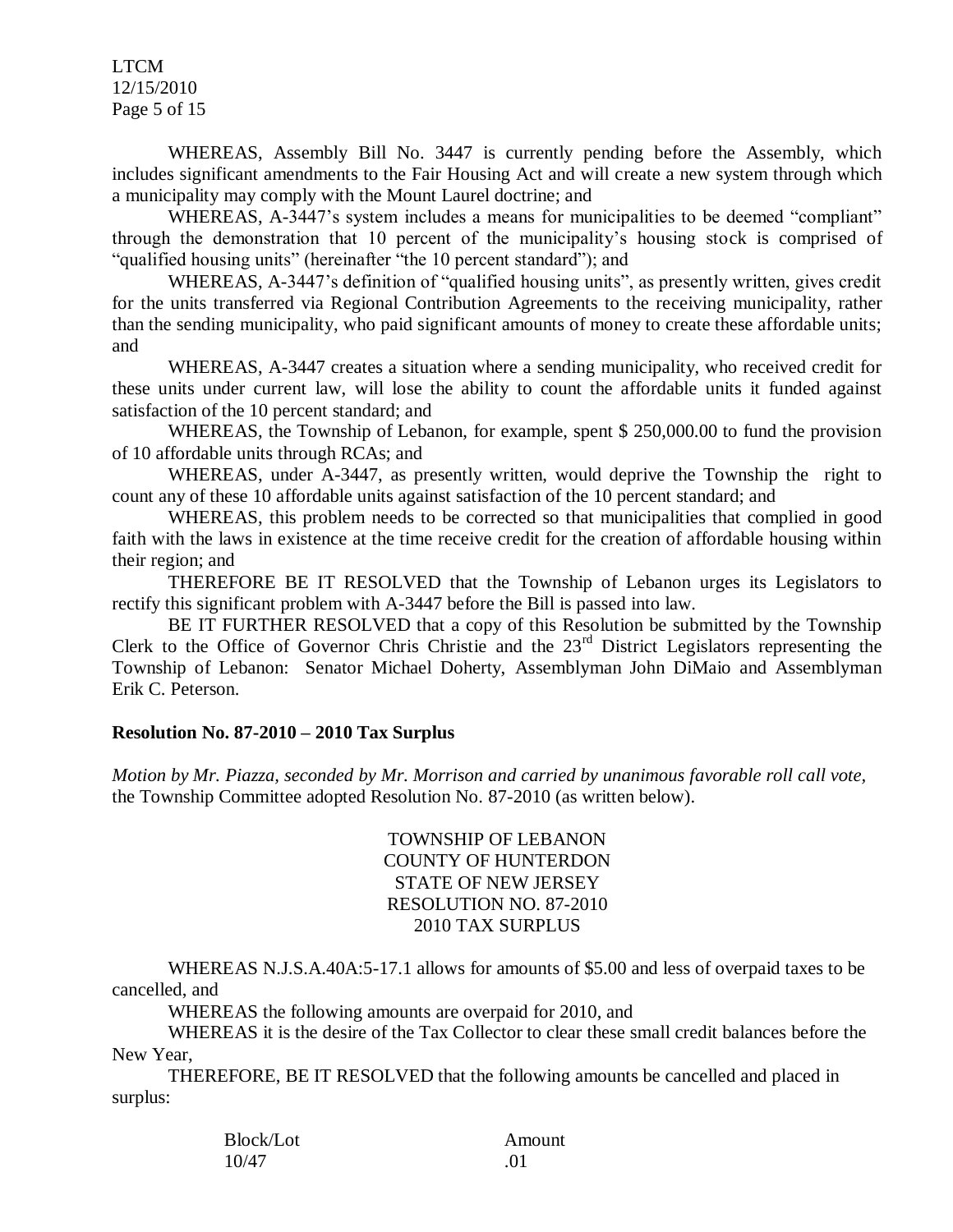| <b>LTCM</b><br>12/15/2010 |            |     |
|---------------------------|------------|-----|
| Page 6 of 15              |            |     |
|                           | 12/49.06   | .30 |
|                           | 36/22.01   | .01 |
|                           | 37/22.10   | .01 |
|                           | 37/28.01   | .01 |
|                           | 38/113.03  | .03 |
|                           | 40/26      | .02 |
|                           | 44/20      | .01 |
|                           | 46/29.01   | .03 |
|                           | 59/4       | .43 |
|                           | 61/13 BLDG | .30 |
|                           | 69/33      | .01 |
|                           | 77/7.13    | .20 |
|                           | 35/91.03   | .41 |
|                           |            |     |

Total: \$1.78

# **Resolution No. 88-2010- 2010 Delinquent Taxes to be Canceled**

*Motion by Mr. Piazza, seconded by Mr. Morrison and carried by unanimous favorable roll call vote,* the Township Committee adopted Resolution No. 88-2010 (as written below).

# TOWNSHIP OF LEBANON COUNTY OF HUNTERDON STATE OF NEW JERSEY RESOLUTION NO. 88-2010 2010 DELINQUENT TAXES TO BE CANCELED

WHEREAS N.J.S.A.40A:5-17.01 allows for amounts of \$5.00 and less of delinquent taxes to be cancelled, and

WHEREAS the following amounts are open and due for 2010, and

WHEREAS it is the desire of the Tax Collector to clear these small balances before the New Year,

THEREFORE, BE IT RESOLVED that the following amounts be cancelled:

| Block/Lot       | Amount: |
|-----------------|---------|
| 1/3             | .86     |
| 16/2            | .05     |
| 26/33.02        | .01     |
| 30/39.02        | .10     |
| 35/31.11        | .67     |
| 35/39 Q0107     | .24     |
| 36/17 Q0079     | .01     |
| 36/29.03 Q0095  | .16     |
| 37.02/6         | .94     |
| 38/103.01 Q0248 | .93     |
| 46/23           | .57     |
| 46/29.07        | .20     |
| 46/36           | .31     |
| 49/1            | .20     |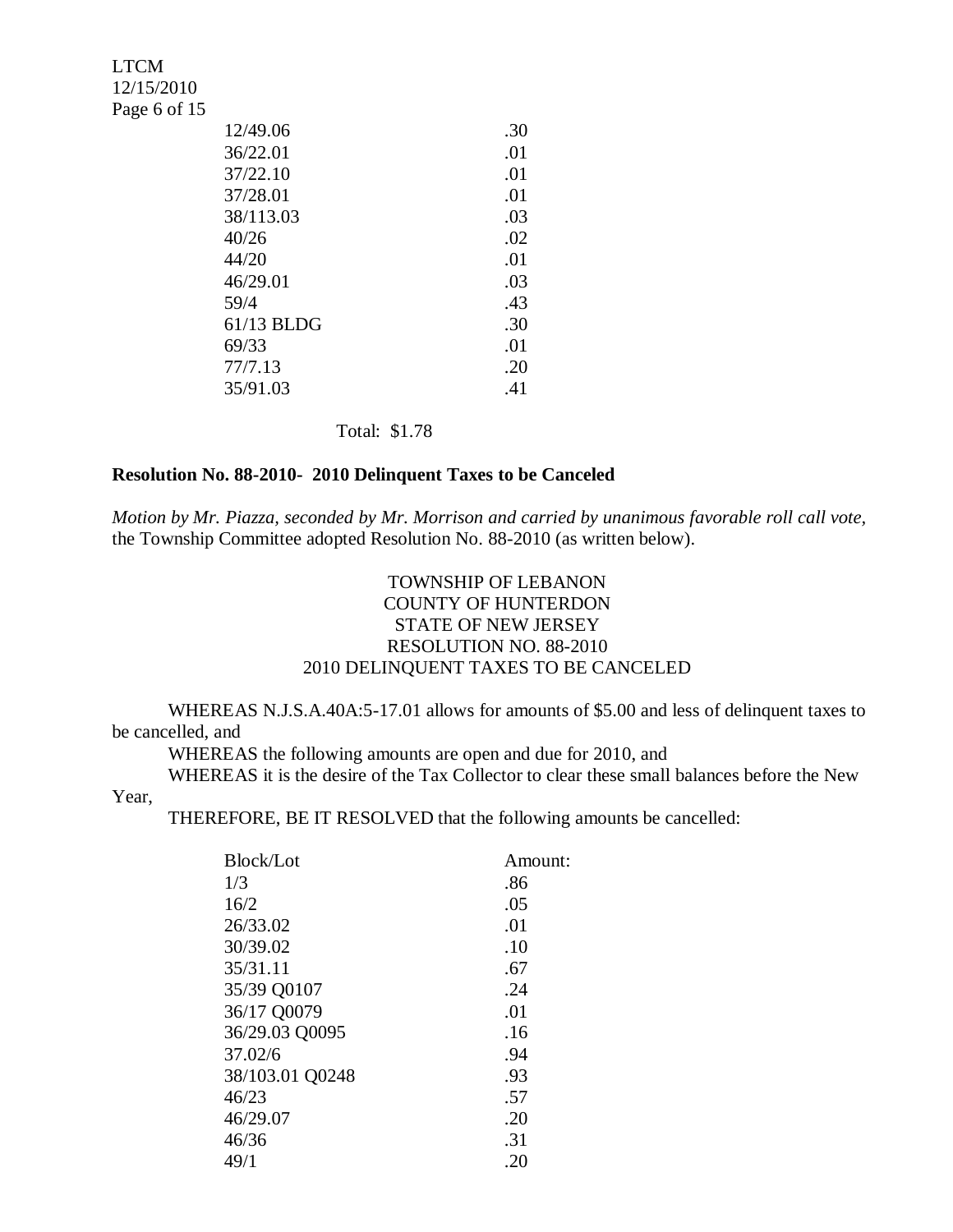LTCM 12/15/2010 Page 7 of 15

| 57/26       | .03 |
|-------------|-----|
| 59/19       | .04 |
| 61/20 Q0184 | .06 |

#### Total: \$5.38

#### **Resolution No. 89-2010 – Transfers**

*Motion by Ms. Schriver, seconded by Mr. Wunder and carried by unanimous favorable roll call vote,* the Township Committee adopted Resolution No. 89-2010 (as attached).

#### **Resolution No. 90-2010 - Lake Hopatcong Water Level Management Plan**

*Motion by Mr. Piazza, seconded by Mr. Wunder and carried by unanimous favorable roll call vote, the* Township Committee adopted Resolution No. 90-2010 (as written below).

# TOWNSHIP OF LEBANON COUNTY OF HUNTERDON STATE OF NEW JERSEY RESOLUTION 90-2010 LAKE HOPATCONG WATER LEVEL MANAGEMENT PLAN

- WHEREAS, Lebanon Township is located on the Musconetcong River downstream of Lake Hopatcong; and
- WHEREAS, the recreational usage and water quality are directly affected; and
- WHEREAS, Lebanon Township is a member of the Musconetcong River Management Council, whose mission is to implement the Musconetcong River Management Plan in accordance with the National Wild and Scenic Rivers guidelines, has serious concerns regarding the impact of the proposed changes to the Lake Hopatcong Water Level Management Plan (LHWLMP); and
- WHEREAS, the legal and historic minimum passing flow in the Musconetcong River as established at the Headwaters of the River (the Lake Hopatcong dam) has been a minimum flow of 12 cubic feet per second (cfs); and
- WHEREAS, the State of New Jersey Department of Environmental Protection (NJDEP) has been reviewing the Lake Hopatcong Water Level Management Plan (LHWLMP) and has convened a Citizens Advisory Committee (CAC) to assist in the review; and
- WHEREAS, the current LHWLMP has a direct impact on the flow of the water in the Musconetcong River and said Plan requires 12 cfs outflow to the river at minimum; and
- WHEREAS, the most recent meeting of the CAC was held on September 13, 2010; and
- WHEREAS, subsequent to the CAC meeting held on September 13, 2010, the NJDEP took unilateral action, without notice to the members of the CAC or to downstream users, to reduce the outflow of the Lake Hopatcong dam to the Musconetcong River below the minimum passing flow, said action, not based upon any declared emergency; and
- WHEREAS, despite heavy rains on September 30, 2010, that brought the lake to nearly full levels, the NJDEP maintained the restricted outflow of the lake under the mandated 12 cfs until October 14, 2010; and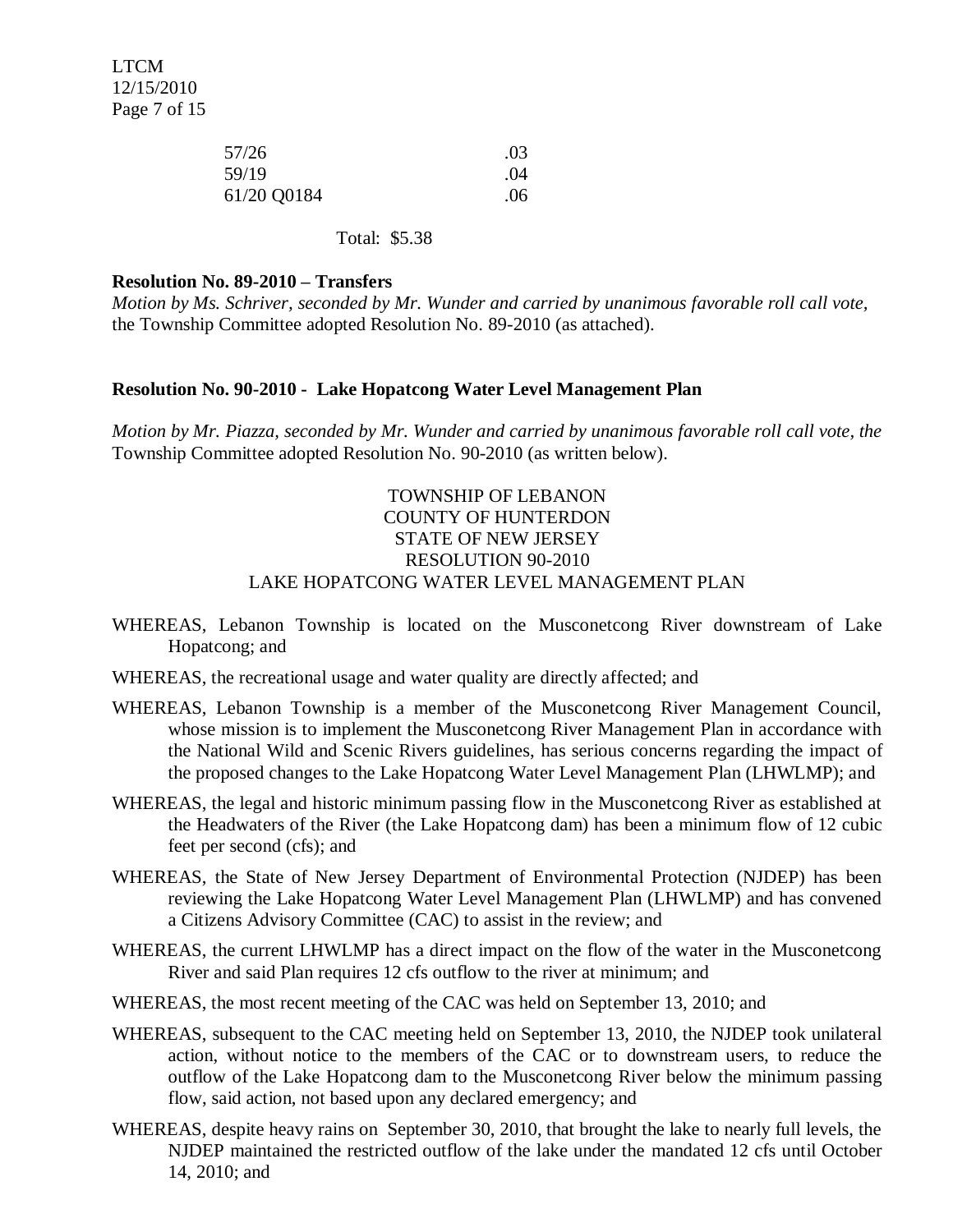LTCM 12/15/2010 Page 8 of 15

- WHEREAS, subsequent to the most recent meeting of the CAC the NJDEP unilaterally amended the draft LHWLMP previously distributed to CAC without input from the CAC; and
- WHEREAS, said proposal includes no provision for notification to or consideration of downstream stakeholders on the Musconetcong River; and
- NOW, THEREFORE BE IT RESOLVED that Lebanon Township calls upon the NJDEP to withdraw the "Low Water" paragraph from the section titled "Changes from Normal Operation" in the Draft LHWLMP. This paragraph allows for the restriction of the minimum passing flow of 12 cfs and must be withdrawn until such time as a full Environmental Impact Analysis can be conducted of the impact of the reduced flow on:
	- a) The ecology and biology of the Musconetcong River (particularly on the stretch between Lake Hopatcong and Lake Musconetcong);
	- b) The ability of the Musconetcong River to assimilate the discharges from the Musconetcong Sewerage Authority at the reduced flow;
	- c) The impact upon Lake Musconetcong of the reduced flow in the river, particularly as it relates to weed growth in the lake and the rare and endangered plant species found in the lake; and

BE IT FURTHER RESOLVED that copies of this Resolution be forwarded to:

- 1. Robert Martin, Commissioner, NJDEP
- 2. John Trontis, NJDEP, Division of Parks and Forestry
- 3. David Chanda, NJDEP, Division of Fish and Wildlife
- 4. Donna Macalle-Holly, Administrator, The Lake Hopatcong Commission
- 5. Karen Williamson, Chair, Musconetcong River Management Council
- 6. Amy Cradic, Assistant Commissioner, NJDEP

#### **Resolution No. 91-2010 - Awarding Contract for Fire Tank**

*Motion by Ms. Schriver, seconded by Mr. Piazza, and carried by unanimous favorable roll call vote,* the Township Committee adopted Resolution No. 91-2010 (as written below).

# RESOLUTION 91-2010 TOWNSHIP OF LEBANON COUNTY OF HUNTERDON STATE OF NEW JERSEY RESOLUTION AWARDING BID TO FAIRFIELD MAINTENANCE INC. AS LOWEST QUALIFIED BIDDER AND AUTHORIZING PURCHASE OF A FIRE TANK FOR THE NEW DEPARTMENT OF PUBLIC WORKS FACILITY

WHEREAS, the Township of Lebanon has previously advertised for bids for the purchase of a 30,000 gallon tank under the Local Public Contracts Law for the new Township of Lebanon Department of Public Works Facility; and,

WHEREAS, bids were received and opened pursuant to the Local Public Contracts Law on December 7, 2010; and,

WHEREAS, the bid of Fairfield Maintenance Inc. was the lowest qualified bid at \$48,684.00 and within the bid specifications as to price.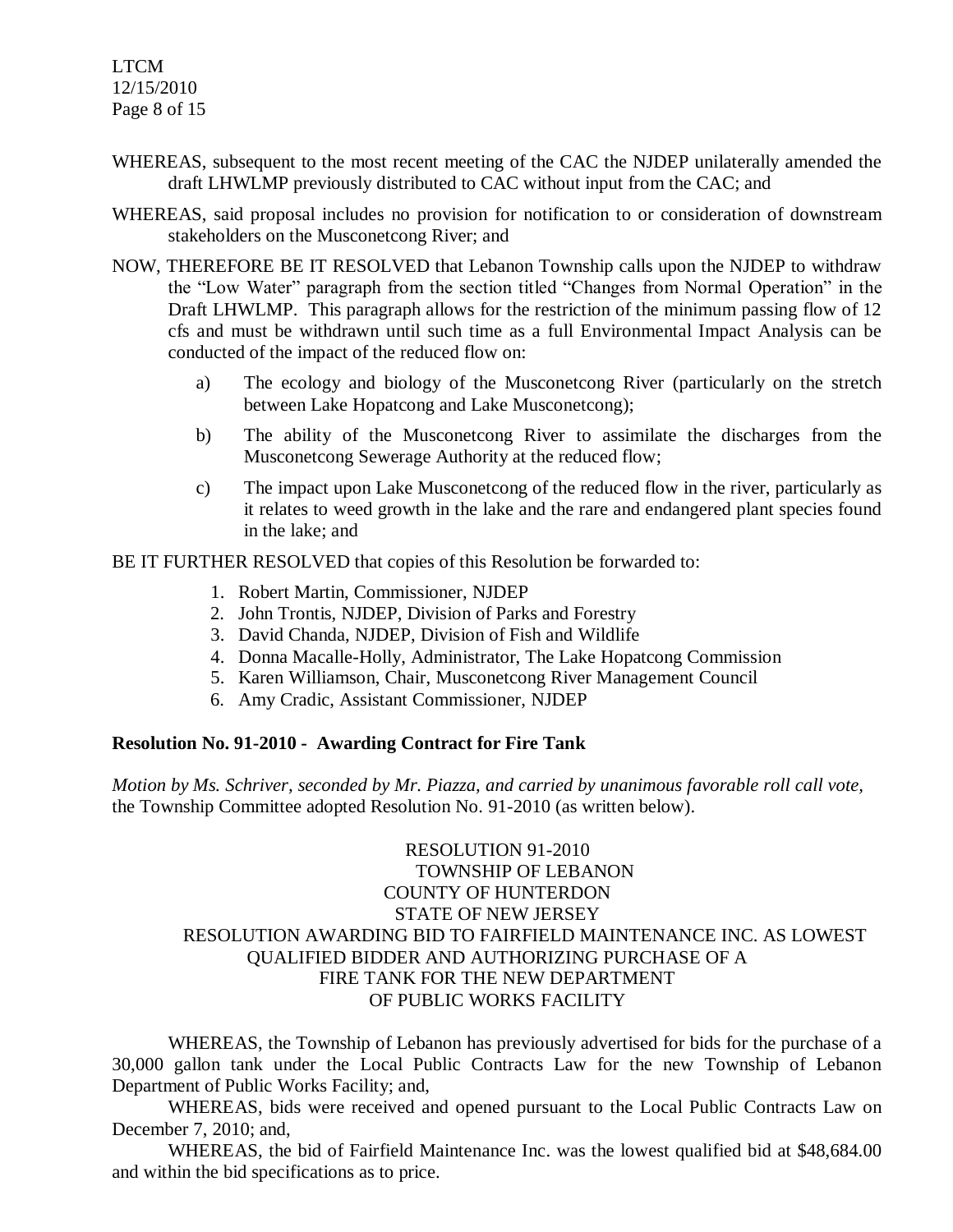LTCM 12/15/2010 Page 9 of 15

NOW, THEREFORE, BE IT RESOLVED by the Township Committee of the Township of Lebanon, County of Hunterdon, State of New Jersey that a contract for the purchase of a Fire Tank pursuant to the bid of Fairfield Maintenance Inc. in accordance with the specifications thereof be awarded to Fairfield Maintenance Inc. and in the amount of \$48,684.00, subject to certification by the Chief Financial Officer of availability of funds; and, be it

FURTHER RESOLVED, that the Mayor and Township Clerk are authorized to enter into and execute a contract for the purchase of a Fire Tank from Fairfield Maintenance Inc. in the amount of \$48,684.00.

### **OLD BUSINESS**

# **DPW Garage Project - Mutual Release – Finne Building and Investment/ Approve and Authorize Mayor and Clerk to Sign**

*Motion by Ms. Schriver, seconded by Mr. Piazza and carried by unanimous favorable roll call vote,* the Township Committee approved and authorized the Mayor and Clerk to sign the Mutual Release Agreement with Finne Building and Investment relative to the Township Garage Project.

#### **DPW Supervisor's Request for Sale of Surplus Equipment**

*Motion by Mr. Piazza, seconded by Ms. Schriver, and carried by unanimous favorable roll call vote,* the Township Committee approved the DPW Supervisor's request to seek bids for surplus equipment (as listed below).

| 2005 Ford Crown Vic Vin # 2FAFP71W75X154818                                           |                    |                                        |
|---------------------------------------------------------------------------------------|--------------------|----------------------------------------|
| 104,569 Miles                                                                         | Min. Bid \$1500.00 |                                        |
| 1989 Ford F-800 Dump W/Spreader & Plow Vin # 1FDYK84A1LVA01983<br>100,001 Miles       | Min. Bid           | \$3000.00                              |
| Ford 2000 Tractor W/ Front Mount Broom<br>5403 Hours                                  |                    | Serial # C345540<br>Min. Bid \$2000.00 |
| 1988 GMC 7000<br>9763 Miles                                                           | Min Bid            | Vin #1GDK7D1EOKV500571<br>\$8000.00    |
| 1982 GMC Brigader Fire Engine 750 pump, 1600 gal. water<br>22493 Miles 1417 Hours     | Min. Bid           | Vin #1GDP8C1Y8CV570571<br>\$6000.00    |
| International Tractor W/Bomford Mower Serial # B480207B010832-X<br>Hours 4045 Min Bid |                    | \$2000.00                              |
| Bomford Mower 3 Pt. Hitch<br>Hours $3253$                                             | Min Bid            | Serial # 20334<br>\$500.00             |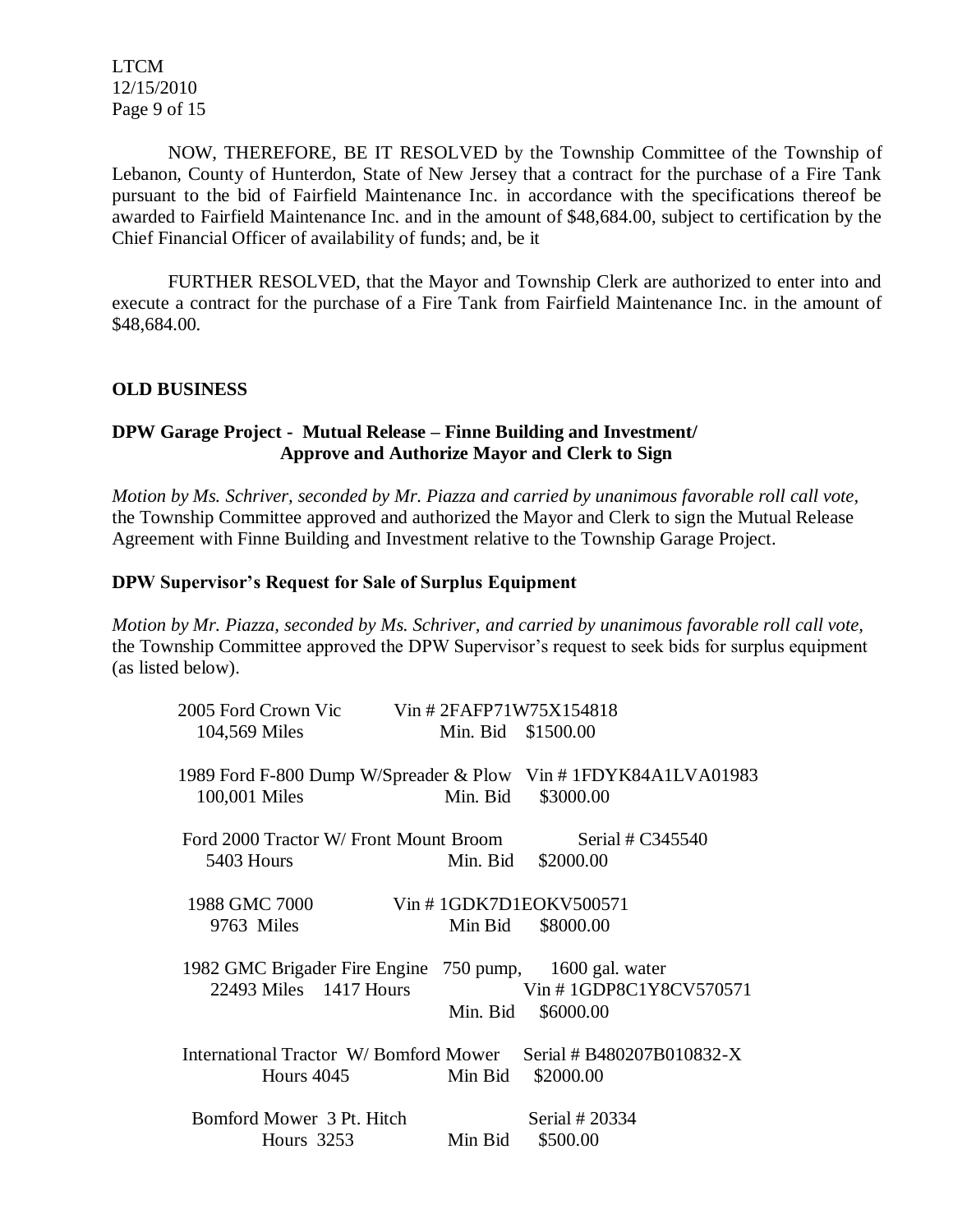LTCM 12/15/2010 Page 10 of 15

## **DPW Supervisor's Request to Purchase a Roadside Mower**

 The DPW Supervisor has requested to seek bids for the purchase of a roadside mower for the replacement of our International Tractor with a Bomford Mower. Warren has prepared the specs for the mower and they have been reviewed and approved by Mr. Bernstein's office.

 The bond estoppels period for the mower concluded on November 17, 2010. The total cost of this equipment is \$68,000.00.

*Motion by Mr. Piazza, seconded by Mr. Wunder and carried by unanimous favorable roll call vote, the* Township Committee approved the DPW Supervisor's request to seek bids for a roadside mower.

# **Police Officer Erik Rautenberg – Request for PBA Contract Negotiations**

Police Officer Erik Rautenberg has sent a second letter to the Township Committee requesting to meet with the Township Committee to discuss PBA Contract negotiations. Mayor Weeks appointed Ms. Schriver and Mr. Wunder to serve on the negotiating committee.

# **Fire Chief Request to Lease/Purchase an Ambulance**

Fire Chief Warren Gabriel sent correspondence to the Township Committee requesting to seek bids for the lease/purchase of an ambulance. Mr. Wunder stated that he spoke to Mr. Piazza about bonding for a new ambulance as it may save the Township money. Mr. Wunder stated that he is willing to concede his position and agree to the bond. There were concerns raised by Mr. Piazza and Ms. Schriver due to prior bond ordinances being defeated. Mr. Wunder and Mr. Morrison voted two bond ordinances down because an ambulance was included. Mr. Piazza stated that everyone needs to be on board. Mr. Wunder stated that he feels that this has gone on long enough and it does not seem that there is going to be a settlement with the Squad anytime soon, therefore, he is on board. Mr. Wunder stated that he spoke to Mr. Morrison earlier in the day and he is in agreement also.

*Motion by Ms. Schriver, seconded by Mr. Wunder and carried by unanimous favorable roll call vote,* the Township Committee authorized the Bond Counsel to draft a bond ordinance for the purchase of an ambulance as originally specified in the proposed bond ordinance of August 2010. The bond ordinance is to be listed on the January 5, 2011 agenda.

# **Police Chief's Recommendation- Mt. Top Road Speed Survey**

The Township Committee had requested that the Police Chief perform a speed survey on Mountain Top Road due to resident's complaints of speeding. The survey was conducted and it verified that the average speed is 30 mph. The Chief has recommended that the speed limit remain the same. The Township Committee concurs with the Chief and will take no action at this time.

### **NEW BUSINESS**

### **Notification of Cross Drainage Easement – Walsh/5 Harber Drive**

Mr. Walsh of 5 Harber Drive is planning on installing solar panels on his property. In order to install the panels as designed, he will need to cross a Township drainage easement. The easement is a stone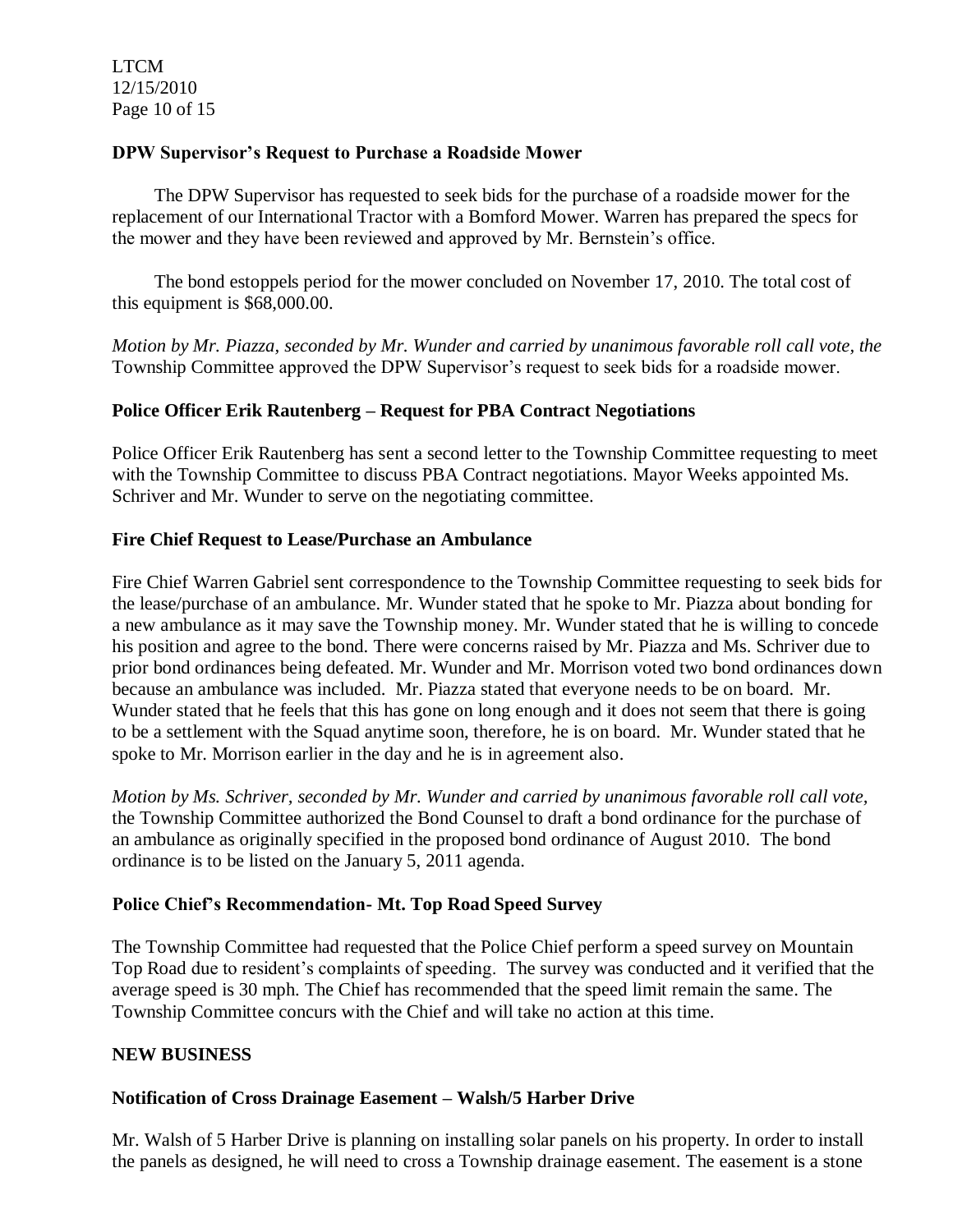LTCM 12/15/2010 Page 11 of 15

row. The Township Engineer has reviewed the plans and takes no exception to them. Mr. Risse stated that he will inspect the easement once the installation is complete to insure it has been returned to its original condition.

*Motion by Mr. Piazza, seconded by Ms. Schriver and carried by unanimous favorable roll call vote,* the Township Committee granted approval for the crossing of a Township easement at 5 Harber Drive.

# **Municipal Court of North Hunterdon – Items for Review**

Mr. Piazza stated that the Court is looking for a 2% salary increase, which is not a lot, however, he does not know how he could say "no" to the Township employees and agree to the Court salary increases. Mr. Piazza stated that the Court lost three members over the past few years and it was on rocky ground. He does not feel that this is the time to be giving raises. The employees should be happy to have a job. Mr. Piazza feels that the Court budget is good and the 2% is not a great deal but he has to vote no. Mr. Piazza stated that he was not sure if one town defeats the budget what the effect will be.

*Motion by Ms. Schriver, seconded by Mr. Wunder and carried by favorable roll call vote, the* Township Committee approved the Municipal Court of North Hunterdon's 2011 budget. AYES: Wunder, Schriver, Weeks, Morrison NAYS: Piazza

### **Swackhammer Cemetery – Correspondence**

A letter was forwarded to the Township from Senator Lance regarding the Swackhammer Cemetery. Mr. Lance had received a letter from someone concerned with the upkeep of the cemetery and requesting assistance on the maintenance. Since the cemetery is located in the Township, Mr. Lance forwarded the letter to the Township Committee for their consideration.

Discussion was held on the ownership of the property. The Township Attorney has looked into the deed but has found no information on ownership.

Ms. Kathleen Paige of the Lebanon Township Historians stated that she is under the understanding that the church/cemetery is deeded to the Township Historians. She stated that she has interest in the property and would like the opportunity to look into the matter.

The Township Committee stated that the deed has been researched by the Township Attorney and the Township does not own the property, however, if Ms. Paige would like to look into it with the Historians she is welcome to.

### **Accept Resignation – Library Committee Member Elaine Wright**

*Motion by Ms. Schriver, seconded by Mr. Piazza and carried by favorable roll call vote, the Township*  Committee accepted the resignation of Elaine Wright from the Library Committee with regret.

# **Accept Resignation – Park Committee Member Liz Burns**

*Motion by Mr. Piazza, seconded by Ms. Schriver and carried by favorable roll call vote, the Township* Committee accepted the resignation of Liz Burns from the Park Committee with regret.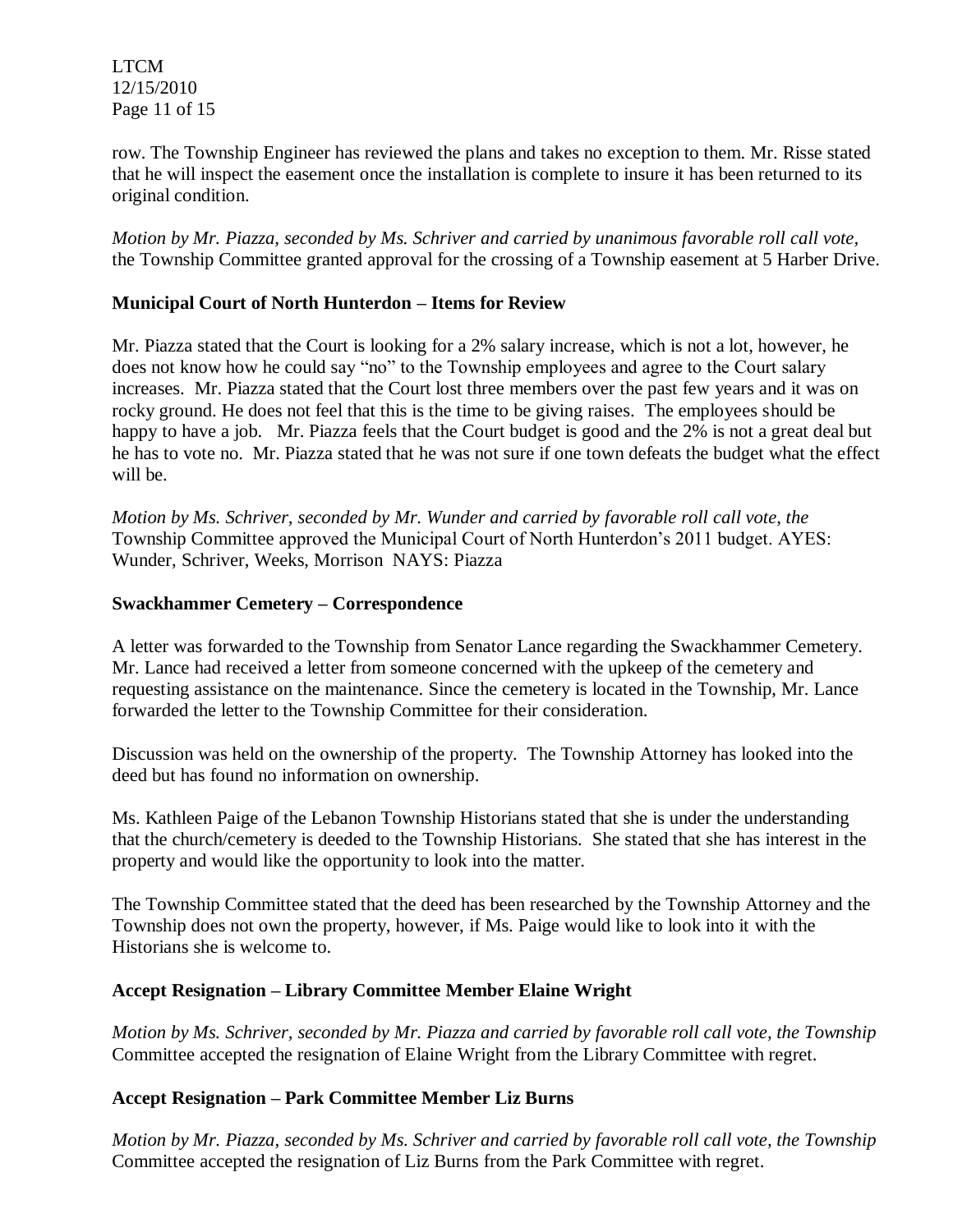LTCM 12/15/2010 Page 12 of 15

### **Schedule 2011 Reorganization Meeting**

*Motion by Ms. Schriver, seconded by Mr. Wunder and carried by unanimous favorable roll call vote,* the Township Committee authorized the Clerk to advertise for a January 5, 2011 Reorganization meeting. The meeting is to be held at 7 p.m..

# **PRESENTATION OF VOUCHERS**

Committee Members provided a description of vouchers exceeding \$1,000.00.

*Motion by Ms. Schriver, seconded by Mr. Piazza and carried by unanimous favorable roll call vote,* the Township Committee approved the December 15, 2010 voucher list in the amount of \$288,760.27.

# **CORRESPONDENCE**

 Lebanon Township Tax Assessor – 2011 Tax List Tax Collector's Report for the Month of November 2010 Hunterdon County Planning Board – Solar Farms

# **PUBLIC COMMENTS**

*Motion by Mr. Piazza, seconded by Ms. Schriver and carried by unanimous favorable roll call vote,* the Township Committee opened the Public Comment portion of the meeting.

Mr. Anthony Casale stated that he was confused with the decision made relative to the lease/purchase of an ambulance. He questioned that if the bond ordinance does not pass, will the Fire Chief still be able to look into obtaining a new or used ambulance. Mr. George stated that if the bond ordinance does not pass then the Committee will have to revisit the matter for a lease/purchase.

Mr. Casale stated to Mr. Wunder that he hopes that he is sincere with his statements this evening relative to the ambulance purchase.

Mr. Casale stated that at the Planning Board meeting the Cell Tower Resolution was adopted. There were certain conditions listed, one being to tidy up the lease with the Township. Mr. Casale asked what the status is of the portions of the lease that concerns the Committee. Attorney George stated that he was advised by his associate that the issue of the screening around the foresides and the issue of the "homogenizing" of the footing language was accomplished. They still have not heard from Verizon regarding the statements, made by their engineer, that the lease provisions have been changed. Attorney George stated that they attempted to draft a more broad description that meant what the intent was, but they found that they could not because of the change in the specifications of the generator. Attorney George stated that his office called Verizon to ask them to check with their electrical engineers but they have not gotten back. Attorney George stated that he has made a determination on the beacon and there needs to be a red light on the tower that flashes when it is dark. Mr. Casale questioned if Verizon will need to apply for a variance from the Township Planning Board for the beacon. Attorney George stated that Verizon would need to obtain a variance, however,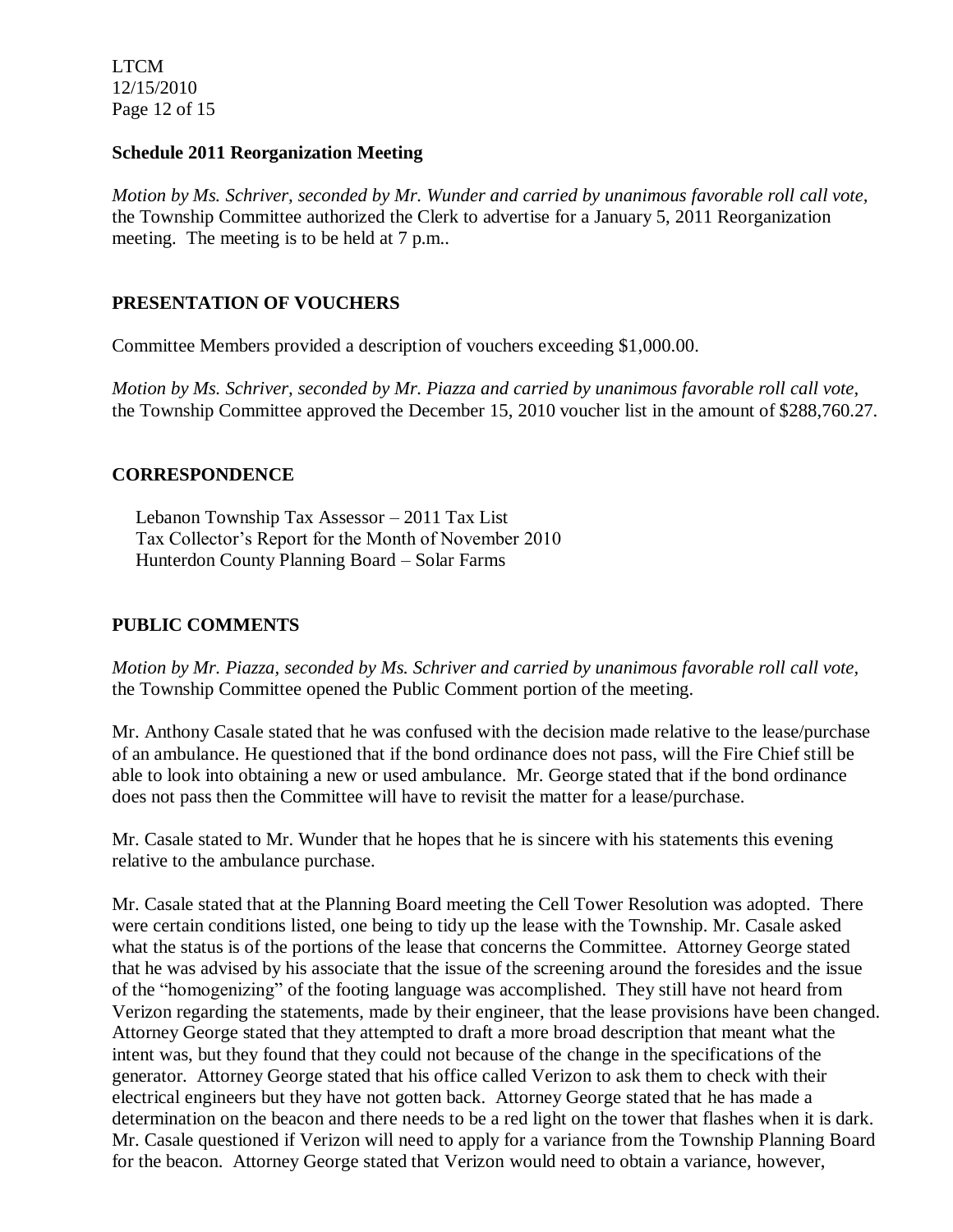LTCM 12/15/2010 Page 13 of 15

he does not expect it to be too much of a problem. Mr. Casale inquired on who determines that a beacon is required by the FAA. Attorney George stated that the Planning Board makes the decision. Attorney George stated that his firm's research shows that it is an FAA requirement as it located next to a designated emergency helipad area. Mr. Casale stated that at two Planning Board meetings, Verizon denied that they had any intent of installing a beacon even though they had stated such to the OEM Coordinator/Fire Chief Warren Gabriel. Attorney George stated that if the Planning Board's decision designated the judgment on the beacon installation to the Township Committee then the Township Committee makes the final decision on the requirement. Attorney George stated that it is known what the Township Committee's decision would be in that regard because they have already stated that if a beacon is required by federal law that it must be part of the conditions. Mr. Casale stated that the lease needs to be amended or modified either way. Attorney George stated that an addendum needs to be added.

Mr. Casale inquired on the status of the generator. He stated to Attorney George that when he started discussing the generator he only mentioned the engineer upgrading the electric. Mr. Casale stated that this does not take care of the issue of a power outage. There is a need for the generator. Attorney George stated that the electrical authority from Verizon came to the Township to do the measurements to determine the electrical specifications for the generator hookup. Attorney George stated that when the engineer was here he spoke to Warren Gabriel regarding the generator and indicated that the specifications were being changed. The electrical engineer stated that Verizon's proposals, as far as he knew, was that Verizon was going to install the generator and that the maintenance agreement was that they were going to be taking care of it. The electrical engineer stated that he was looking at hookups because the Township would be able to use it for emergency purposes only. However, the engineer's discussion with Warren does not bind Verizon and they have now taken the position that they were going to go with the conditions as written. The conditions do not mention any of the requests that have been made or required and discussed by the Township Committee and the Planning Board. Attorney George stated that Verizon has not returned calls perhaps because they were waiting for Planning Board approval at last night's meeting. Attorney George stated that they did try to draft a generic requirement which addresses most of the questions that are left open as they were represented verbally but never in writing.

Mr. Piazza stated that in the lease it is stated what the breakdown is for the purchase of the generator. Language relative to the maintenance of the generator and the long term is never mentioned. There are no provisions at all with the exception of the purchase. Mr. Piazza stated that this all needs to be added to the lease.

Mr. Casale stated that on one page of the lease it makes mention that Verizon is going to share a generator and pay the pro-rata costs, however, on the very next page it states that Verizon must supply a generator for their exclusive use. Mr. Casale questioned that since this language is still listed in the lease, does the Township not have leverage in enforcing such. Mr. Casale asked Attorney George to please look into the matter.

Mr. Casale asked Attorney George, that relative to the Swackhammer Cemetery/Church, is there any point in time which the property is considered abandoned? Attorney George stated that there are two separate legal questions, one this that it could be considered abandoned if there is a Declaration of Abandonment. The second is that the question of abandonment is different that the question of exercising eminent domain to say that we are going to take it. Then the question would be if the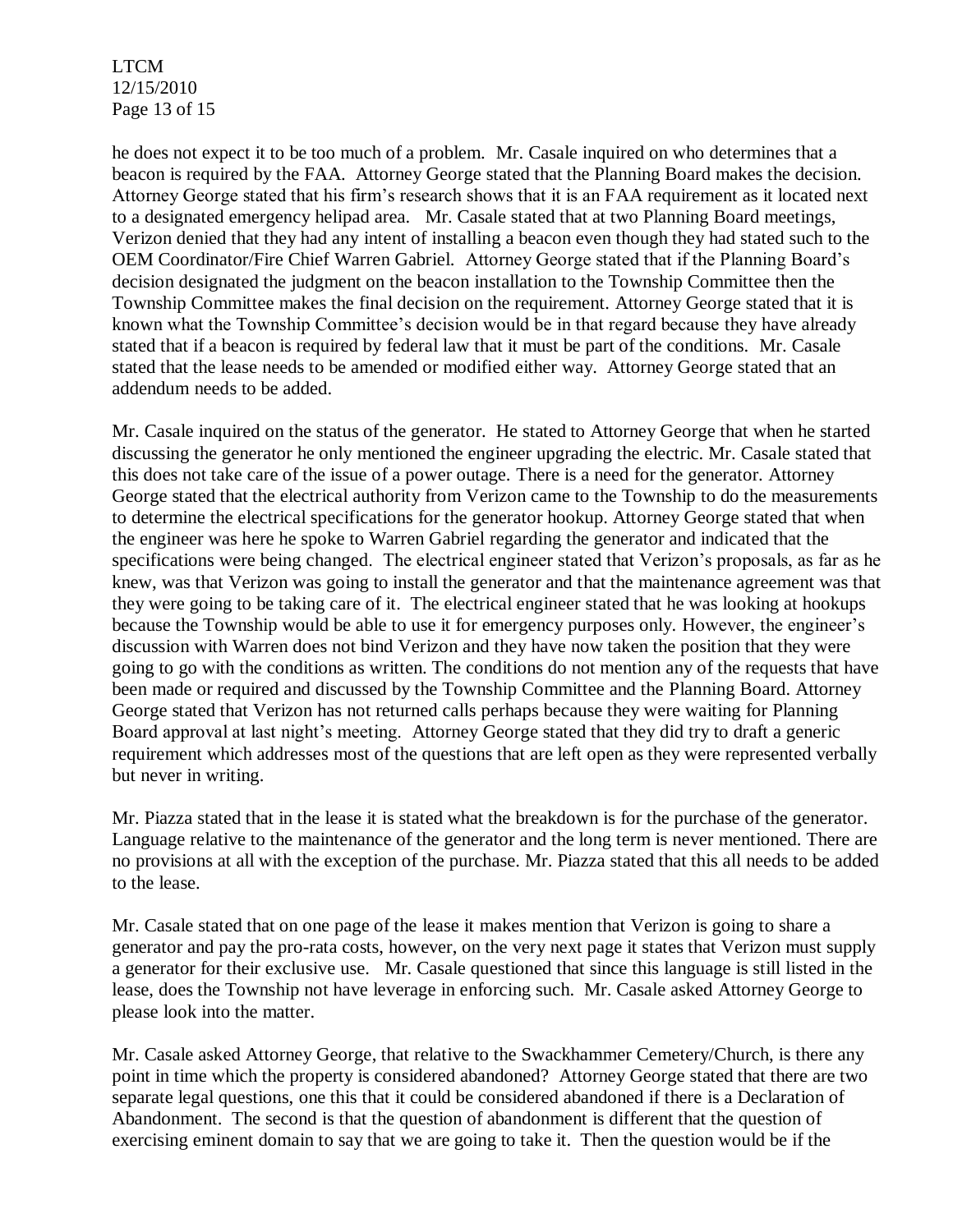LTCM 12/15/2010 Page 14 of 15 Township is going to assume the maintenance and upkeep of the property, which they have not been willing to do in the past.

Mr. Casale asked about the deductable for legal fees relative to the Squad litigation as noted during approval of the voucher list. Attorney George stated that Township's insurance policy will not cover damages relative to the lawsuit, however, it will cover legal costs with a cap of \$10,000.00. There is no coverage if there should be a judgment.

Mr. Casale stated that this past year Mr. Weeks had been a victim of emotion, propaganda and items in the media and that he was very happy when Mr. Weeks finally responded back in a letter to the editor and defended the allegations against him. Mr. Casale stated that as a resident he applauds Mr. Week's leadership and service to the community.

Ms. Nancy Darois inquired on the status of the Township Garage. Attorney George stated that the footing permits and the demolition permits were sitting on the Construction Code Officials desk waiting to be picked up by the builder.

Ms. Darois said to Mayor Weeks that she would like to see him at meetings and hopes that he will stay involved.

Mr. Ron Milkowski asked if it is possible for the Fire Chief to move forward with seeking bids for the purchase of the ambulance and if the bond ordinance does not pass, can the Fire Chief move forward with the lease/purchase. Attorney George stated that if the bond ordinance does not pass, the lease/ purchase can proceed in January. There will be no time lost.

Mr. Milkowski asked what the \$7,000.00, J & D bill was for, which was approved on the bill list.

Mr. Milkowski asked if the Township is still providing heating oil for the Squad building? Mr. Milkowski stated that maybe the matter should be reconsidered at this time. Ms. Schriver stated that there are many problems with the building including the electric.

Mr. Milkowski applauded Mr. Piazza for bringing up the Municipal Court's 2% salary increase request. Mr. Milkowski stated that it has to begin somewhere in bringing things down.

Mr. John Locker inquired what the \$3000.00 bill for bond counsel was for which was approved with the bill list. Ms. Schriver stated that it was the cost for the defeated bond ordinance.

*Motion by Ms. Schriver, seconded by Mr. Piazza and carried by unanimous favorable roll call vote,* the Township Committee closed the Public Comment portion of the meeting.

Ms. Schriver thanked Mayor Weeks for the 28 years of service to the Township. Ms. Schriver stated that she and Mayor Weeks came on the Committee at the same time. It has been an up and down time but he has served the Township well and that she would like to see him attend meetings from time to time.

Mr. Piazza seconded Ms. Schriver's sentiments.